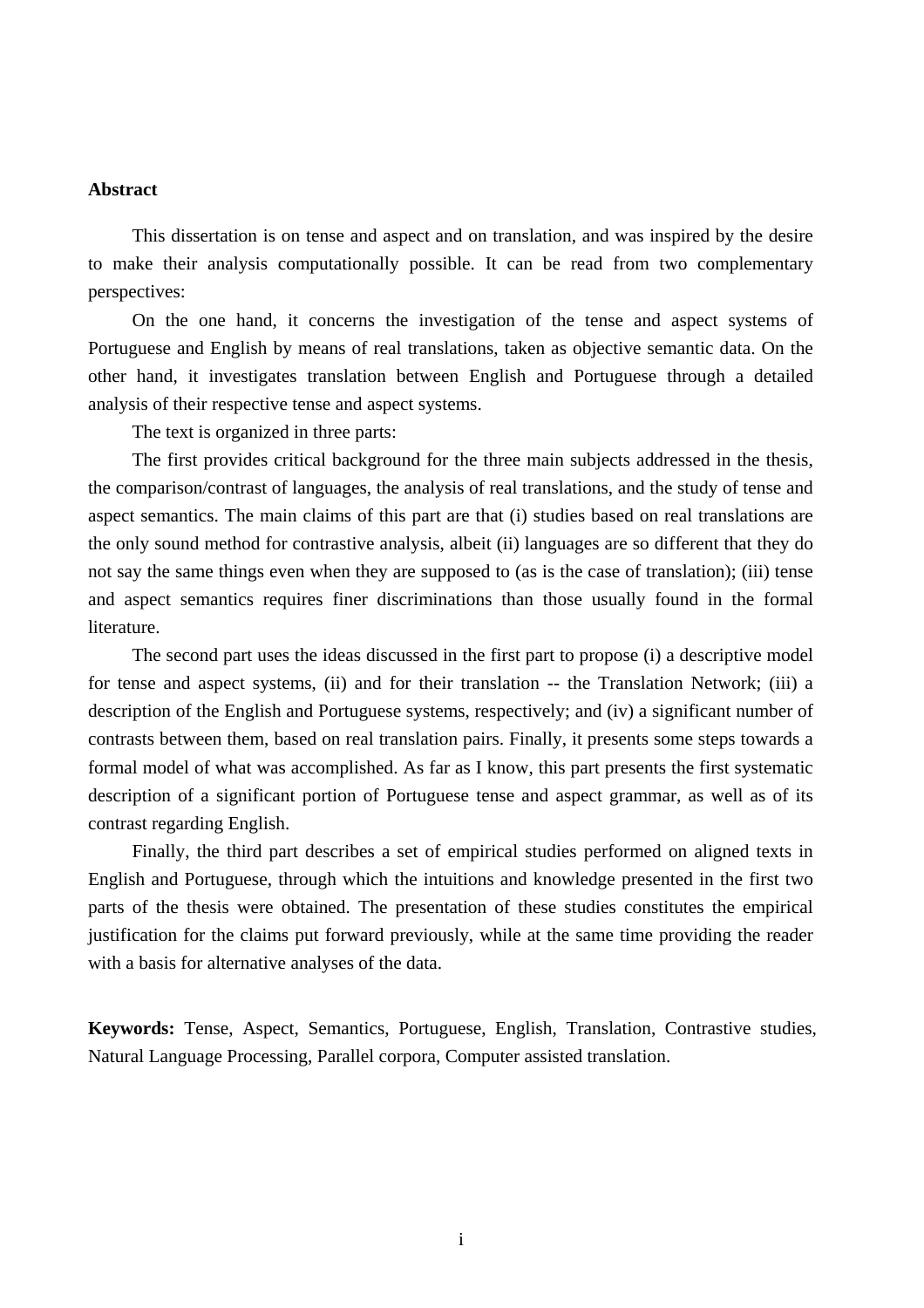## **Resumo**

Os temas focados nesta tese são simultaneamente o tempo e aspecto e a tradução. Subjacente à sua criação esteve o desejo de tornar possível a análise computacional de ambos. Este texto pode pois ser lido sob duas perspectivas complementares:

Por um lado, o trabalho pode ser considerado como a investigação dos sistemas de tempo e aspecto do português e do inglês, através da análise de traduções, encaradas como dados semânticos objectivos. Por outro lado, pode ser visto como focando a problemática da tradução entre o inglês e o português através de uma análise detalhada dos respectivos sistemas de tempo e aspecto.

O texto está organizado em três partes:

A primeira contém uma panorâmica crítica das três questões gerais abordadas pela tese, ou seja, a comparação ou contraste entre duas línguas, a análise de traduções, e o estudo da semântica do tempo e do aspecto. As ideias principais aventadas podem ser resumidas do seguinte modo: (i) a análise contrastiva deve ser baseada no estudo de traduções independentes, apesar do facto de que (ii) duas línguas em geral são tão diferentes que não exprimem a mesma informação mesmo quando em princípio o deveriam fazer, como é o caso da tradução; (iii) a semântica do tempo e do aspecto requer distinções mais finas do que as geralmente feitas na literatura que emprega métodos formais.

A segunda parte, desenvolvendo as ideias expostas na primeira, (i) apresenta um modelo descritivo de um sistema de tempo e aspecto -- a rede aspectual--, e (ii) propõe um modelo para exprimir a tradução entre dois sistemas -- a rede de tradução. Além disso, (iii) fornece uma descrição dos sistemas do inglês e do português e (iv) sugere uma explicação para um número significativo de contrastes entre as duas línguas, sistematizados a partir de numerosos pares original-tradução reais. Finalmente, (v) alguns passos são dados na direcção de um modelo formal das propostas feitas. Esta parte constitui a primeira descrição sistemática (de grande parte) da gramática portuguesa do tempo e do aspecto, assim como do seu contraste em relação ao inglês, de que tenho conhecimento.

Finalmente, a terceira parte descreve um conjunto de estudos empíricos, realizados sobre textos paralelos alinhados em inglês e português. Foi através destes estudos que o conhecimento apresentado nas duas primeiras partes da tese foi alcançado. Por isso, a sua apresentação visa não só fornecer uma justificação empírica das propostas apresentadas mas também proporcionar ao leitor a possibilidade de formular análises alternativas dos mesmos dados.

**Palavras chave:** Tempo, Aspecto, Semântica, Português, Inglês, Tradução, Estudos contrastivos, Processamento de Linguagem Natural, Corpora paralelos, Tradução assistida por computador.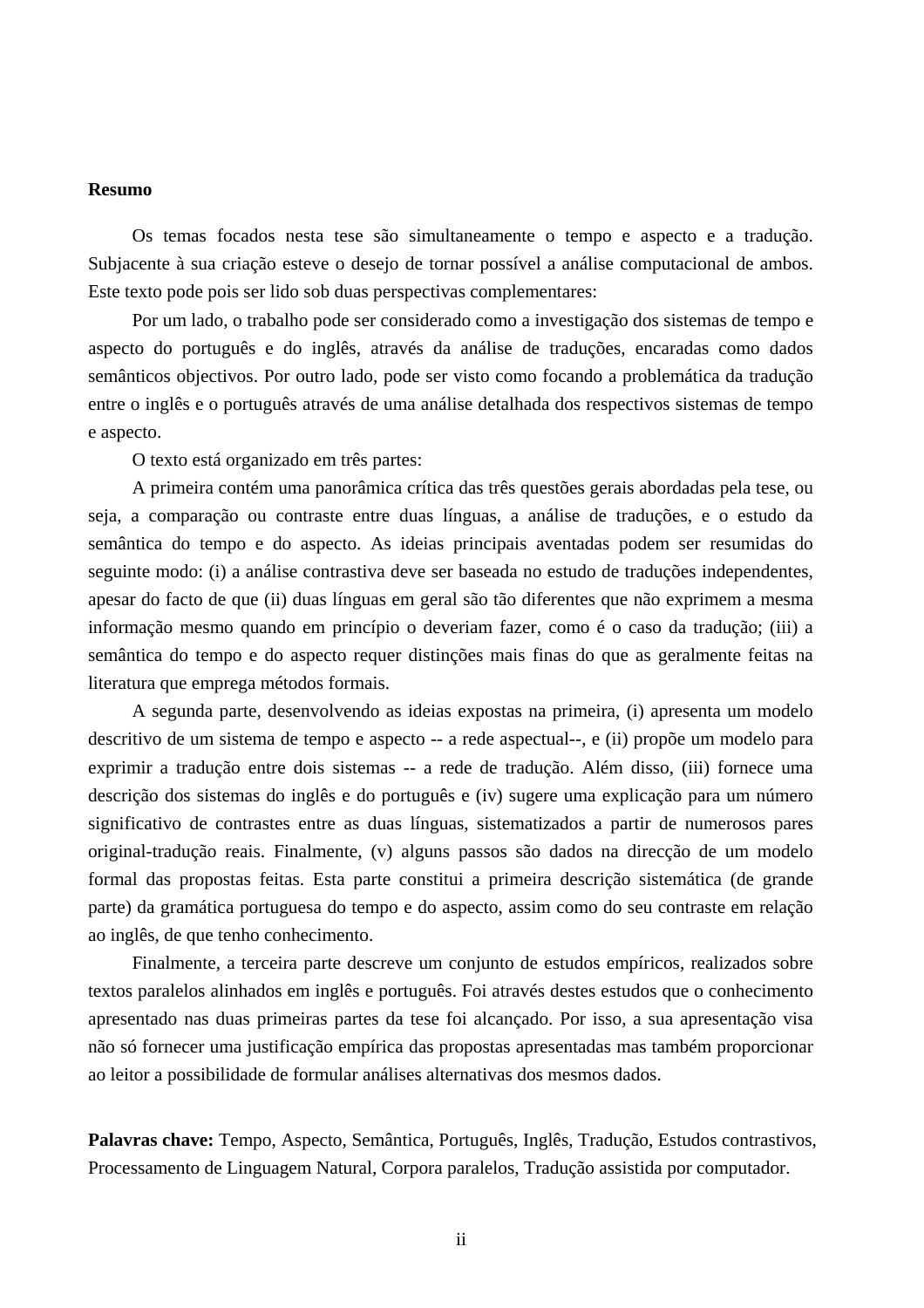## **Foreword**

When I started work on my dissertation in 1990, my intention was to write a study in semantics, focussing on the tense and aspect system of my native language, Portuguese.

Very soon, though, it became clear that the best way to study tense and aspect in Portuguese was to compare it with English, given the overwhelming size of the literature on tense and aspect in the latter language, which I could not overlook in any case.

However, rather than attempting to apply models devised for English to Portuguese, or depart radically from the existing models on the grounds that they were based on English and thus inappropriate for Portuguese, I chose to study systematically the differences and similarities between the two languages.

When Lauri Carlson, my supervisor, introduced the idea of using real translations to check the empirical adequacy of the models I was devising, early in 1992, I had no idea that my study was going to become so heavily involved with corpus studies and translation.

The path I followed in my studies, in fact, led from a formal theoretical approach to the study of natural language to a primarily empirical preoccupation with descriptive adequacy. This makes my dissertation more akin to language engineering, whose goal is to process real language, than to formal semantics or studies in language, logic and information, which was what I actually had in mind when starting my work.

Even though this situation may reflect to a large extent my own personal tastes and capabilities, I believe that this path is justified methodologically as well. For, as Sandström put it, "finding out what to formalize is a task that is logically prior to, and a necessary ingredient in, the development of a formal theory" (Sandström, 1993:2). It is therefore my hope that the work described here can be useful for formally-minded and descriptively-minded researchers alike.

Throughout the years, I became indebted to a great many people in the course of my studies. Undoubtedly, the one I owe most to is Jan, as a tireless reader, a careful linguist and an outstanding husband. It is no doubt due to his supportive attitude and continuous work at home that I was able to finish the dissertation despite two wonderful daughters and a time-consuming position as INESC's Natural Language Group leader.

I am also grateful to Lauri Carlson for considerably more than his supervision: he has had to put up with more trips to Portugal than he ever wished to, as well as babies and small girls around his office and home when I visited him. In addition, he has had to concern himself with a language hitherto unknown to him, Portuguese, as well as dealing with my unclear intuitions for years. His patience and constructive criticism are deeply appreciated.

Amilcar Sernadas deserves my gratitude as well, for accepting to support my PhD application as co-supervisor, on the part of the University, together with the corresponding work it involves, and for his readiness to help in formal matters whenever I asked him to.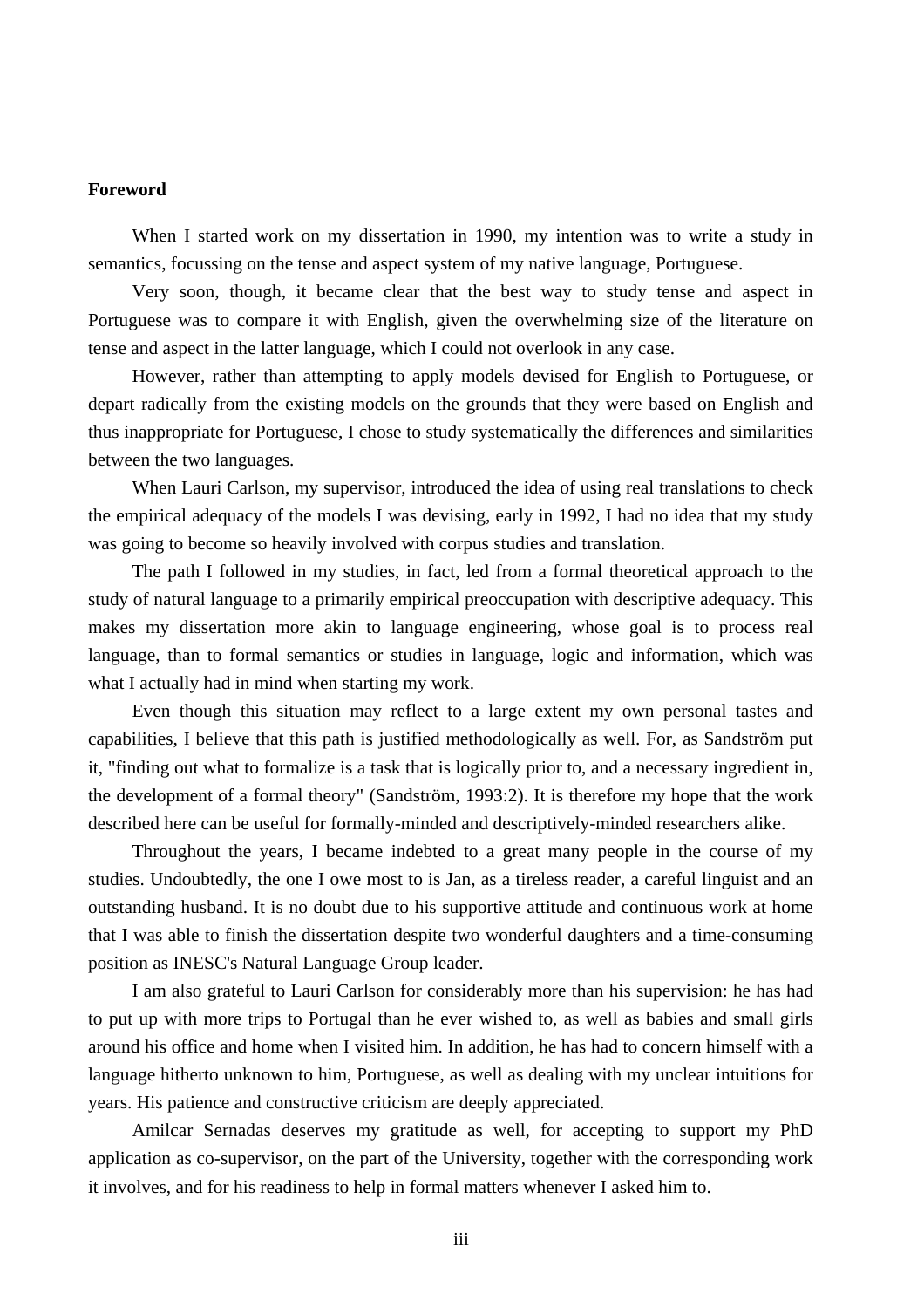Stig Johansson helped me obtain a visiting researcher status at the Department of British and American Studies at the University of Oslo, and allowed me to participate in the several seminars and workshops on contrastive and English linguistics there. In addition, he provided me twice with a learned audience for previous versions of some of the material presented here, and he also commented on and read carefully several drafted chapters, supporting me with encouraging words on a number of occasions. I truly consider him, unofficially, a "third supervisor".

In addition, I would also like to mention several other people I am indebted to:

Karen Jensen, George Heidorn and Stephen Richardson deserve special mention. They were my first mentors in natural language processing and from them I learned some fundamental attitudes, namely, the broad-coverage approach, and the belief that, ultimately, language is right. This inspires the desire to look at and handle language even when its behaviour is not sanctioned by any fashionable current theory. I am only sorry that circumstances have not allowed me to benefit from their advice or comments for the present thesis. I hope, however, that they will sympathize with most of my claims.

As far as studies of Portuguese are concerned, I thank Henriqueta Costa Campos for giving me all her writings on the subject of tense and aspect, as well as granting me access to her considerable stock of references. I am also grateful to Maria Fernanda Bacelar do Nascimento, for sharing with me her knowledge of Portuguese corpus processing and for general encouragement regarding the ideas I defend in this thesis. Finally, I am indebted to Kåre Nilsson for his generally positive appreciation of Chapter 6, as well as for insightful remarks and counterexamples, and to Signe Oksefjell, who provided me with an extremely thorough revision of Chapters 6 and 7 and suggested several improvements to them.

During the last stages of the writing process, several people helped with relevant comments and with the general revision: My special gratitude goes to Cristina Sernadas, who provided detailed comments by e-mail on a draft the very same day I had sent it, to Isabel Trancoso who sent several notes while proceeding with a careful reading, to Marc Moens who sent encouraging signals after getting a draft of the first seven chapters, and to Mona Flognfeldt who read a preliminary version of Chapter 4 and discussed it in detail with me.

At different times, I have had discussions with several people, which were beneficial to a deeper understanding of what I was doing. In addition to the afore-mentioned ones, I thank Bergljot Brynildsen, Östen Dahl, Monika Doherty, Eva Ejerhed, Sylviane Granger, Arne Larsson, José Carlos Medeiros, Amália Mendes, Fátima Oliveira, Josef Schmied, Dan Slobin, Kjell-Johan Sæbø and Kay Wikberg. One person that deserves separate mention is Wilfried Meyer Viol, by whose hand I became aware of the world of generics, and whose stay for a month in Lisbon considerably improved my knowledge of such and other matters.

I am also grateful to Antonietta Alonge, Dorit Bar-On, Monika Doherty, Helge Dyvik, Eva Ejerhed, Sylviane Granger, Edward Keenan, Judith Klavans, Arne Larsson, Isabel Leiria, Birger Lohse, Marc Moens, Kåre Nilsson and Dan Slobin for having provided me with copies of their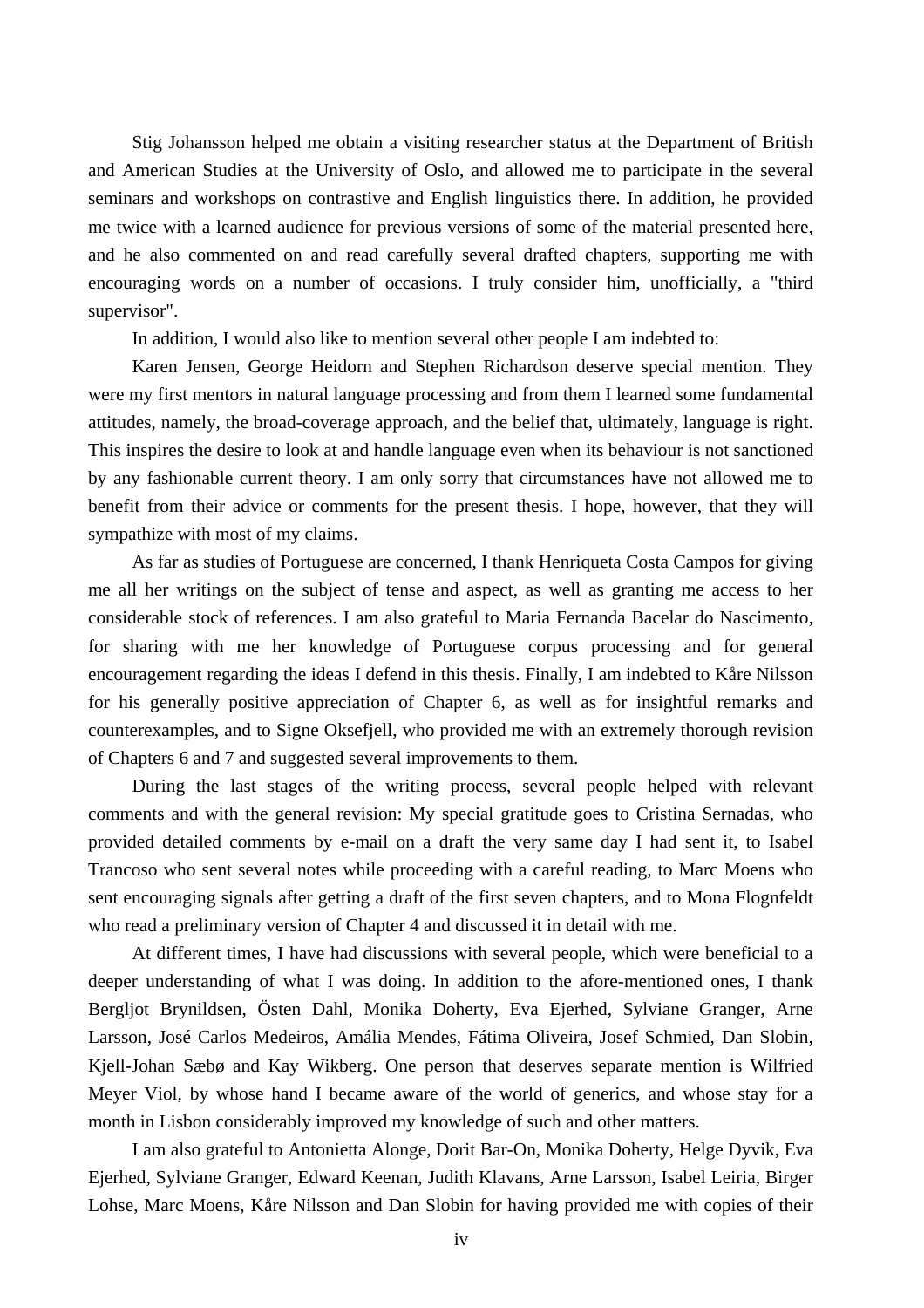work and/or the work of their students, very difficult for me to get otherwise.

Historically, I am grateful to João Pavão Martins and Ernesto Morgado for having introduced artificial intelligence disciplines, and particularly natural language processing, in the curriculum at IST at the time I did my Master's degree; and to Jorge Ferreira Pinto and Luís Vidigal for launching the IBM-INESC Scientific Group in 1987 that made it practically possible for me to work in NLP ever since.

Since the dissertation is written in English and to some extent on English, I must mention my only teacher of English at school, Madalena Donas Botto, by far the most exacting but probably the most dedicated as well, who taught us a lot more about English grammar and British culture than the curriculum required, as well as George Lind-Guimarães, my teacher at the British Institute, who always managed to provide interesting classes. Since then, my English has considerably improved, especially due to the help of all readers of previous drafts of the present text. Still, I feel that it is to them that I owe my greatest debt in the matter. This is why I decided to write in British English, even though my corpus is composed of American English only.

Last but never least, I acknowledge my mother's support and influence: she transmitted to me her love of reading, and her preoccupations as a literary translator made me acquainted with the complexity of the task of translation from an early age. For this work, she volunteered to translate the English source text for me to obtain more data, as well as giving me as much practical assistance as she could.

I finally acknowledge the financial support I received for the work on my dissertation:

Junta Nacional de Investigação Científica e Tecnológica, JNICT, granted me a four-year scholarship (through the programs CIENCIA, three years, and PRAXIS XXI, one year part-time) and supported four trips and corresponding stays for the annual meetings with my supervisor.

IBM Portugal fully financed approximately the first six months of my studies.

The Finnish Ministry of Foreign Affairs granted me a three-month scholarship in Helsinki in the beginning of 1991.

The University of Oslo has granted me computer access, and excellent library facilities, in the last one and a half years.

During my second maternity leave (three months in 1993), I was paid solely by INESC, which also paid the corresponding part-time of the fourth year supported by JNICT. INESC also gave me a working place with computer facilities for most of the period I worked on this dissertation, and paid the kilos of paper that a dissertation costs.

In return, I supervised the work of the NLP Group in several projects. This work, although not directly related to my thesis, contributed to a broader view of the aims and methods of computational linguistics, as well as for a deepening of my understanding of Portuguese. The same can be said of the opportunity I had, in the autumn of 1993, to devise the curriculum and teach the discipline of Natural Language Processing at IST, thanks to the invitation of João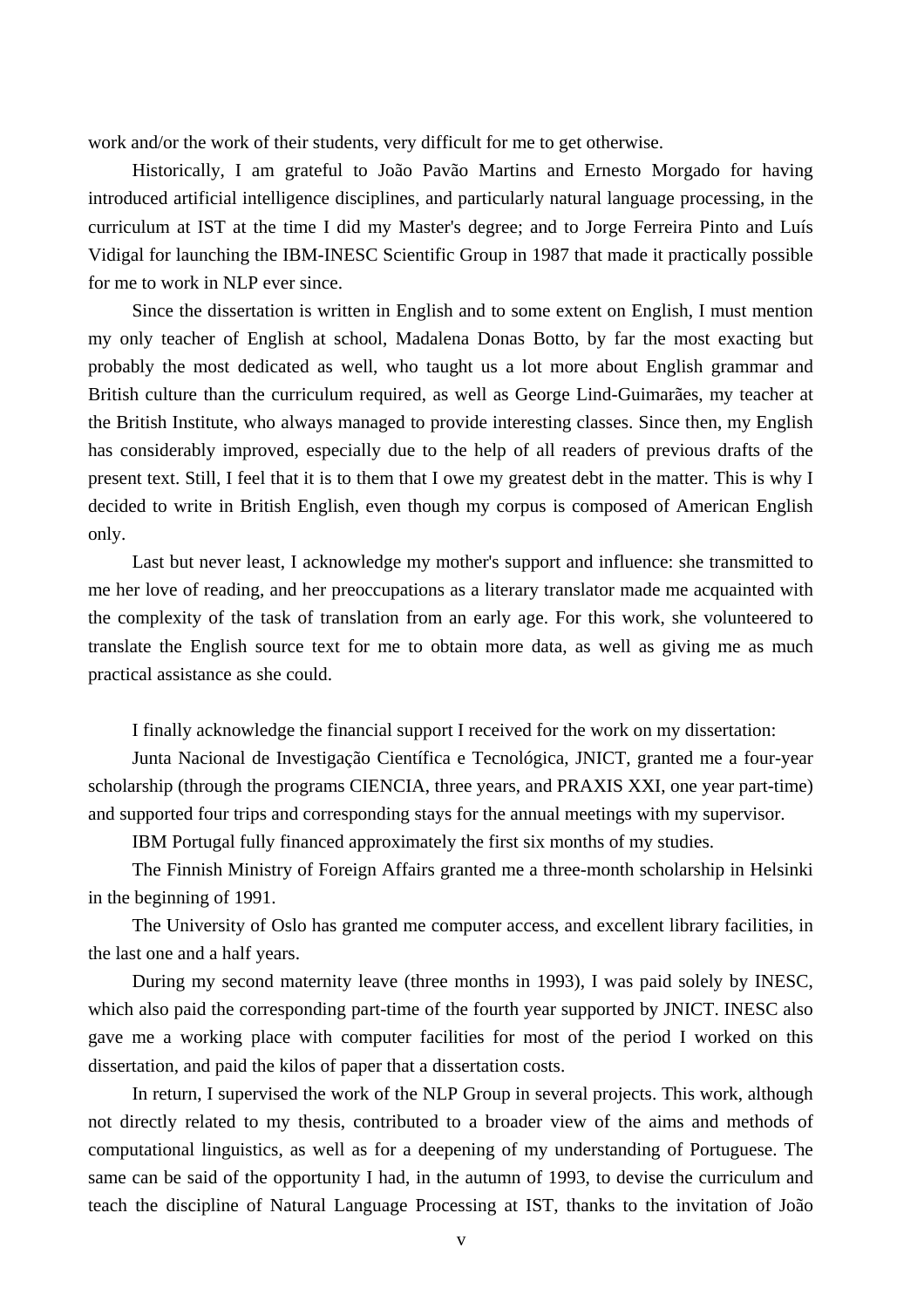Pavão Martins. Although it certainly delayed the conclusion of the dissertation, it indirectly added to its content.